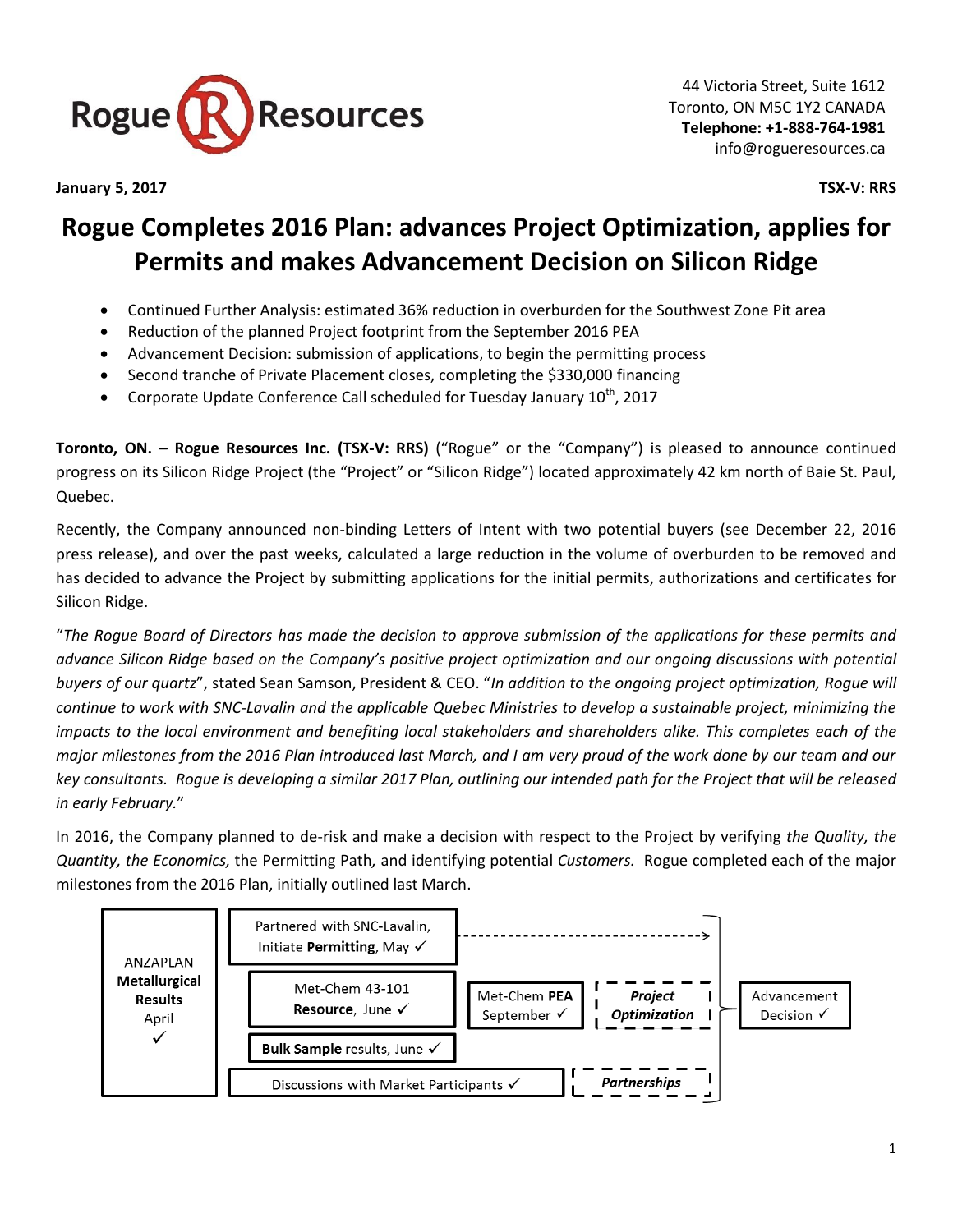# **Project Optimization**

Working closely with SNC-Lavalin, Rogue has revised estimates of the overburden volume for the Southwest Zone of the Project.

The volume of overburden was reduced by 36% from 624K m<sup>3</sup> to 402K m<sup>3</sup> based on Rogue's re-interpretation of the bedrock-overburden contact as supported by the identification of surface outcrop and the results of the ground penetrating radar ("GPR") survey previously announced on November 7, 2016. The re-interpretation used the block model previously developed for the Resource Estimate announced in June 2016 and included the modification of the wireframes used to define the differing geological units.

Rogue will continue to work with SNC-Lavalin over the coming months to optimize the Project further, including the potential additional reduction of waste rock and modified mining and development schedules related to the reinterpretation of the overburden. It is anticipated that the results of this study will be incorporated into Rogue's ongoing permit and authorization applications being submitted to the applicable Quebec Ministries.

"*The estimated reduction in the volume of overburden provides an excellent first step towards optimizing the Silicon Ridge Project. Moving less waste will potentially reduce costs and also lead to a smaller project footprint. It's great news on a couple fronts,*" stated Sean Samson, President & CEO. "*As we continue our analysis we see additional opportunities to continue improving the Project, which may result in reduced capital costs and accelerated development timelines.*"

The company advises that the potential cost reductions, potential reduced capital costs and accelerated timelines have not been supported by a PEA or other technical study.

## **Advancement Decision / Permitting Process**

The Company's Board of Directors has decided in favour of advancing the Silicon Ridge Project in 2017. The Company, with the assistance of SNC-Lavalin, has begun to file the necessary applications to the appropriate Quebec ministries, authorities and municipalities for the required permits, certificates and authorizations to initiate development activities.

Permitting and authorization of the Silicon Ridge Project is a well understood and prescribed process with the Quebec Provincial Government. The permitting and authorization process will consist mainly of 3 separate ministries including the i) [Ministère des Forêts, de la Faune et des Parcs](http://mffp.gouv.qc.ca/english/home.jsp) ("MFFP"); ii) The [Ministère de l'Énergie et des Ressources naturelles](https://mern.gouv.qc.ca/en/) ("MERN"); and iii) The Ministère du Développement durable, de l'Environnement et de la Lutte contre les changements climatiques ("MDDELCC").

Further detail on the anticipated permitting process will be included in the 2017 Plan, to be released in February.

# **Completed Private Placement**

The Company announces, subject to approval of the TSXV, that it has completed the second tranche of the private placement raising \$150,000 through the issuance of 300,000 Units and has closed the \$330,000 private placement previously announced in a news release dated December 22, 2016. All common shares issued in this tranche are subject to a 4 month hold period expiring May 6, 2017. Finder's fees of \$10,325 were paid and 206,500 compensation warrants at an exercise price of \$1.00 with an expiry date of January 5, 2018 were issued. The majority of the private placement was purchased by insiders and their families, with some shares also sold to new and existing European investors.

Full details of the private placement can be found in Rogue's December 22, 2016 news release.

"*This financing is further validation of the continued support we have from both our existing shareholder base and the interest from new investors*," said Sean Samson, President and CEO of Rogue Resources. "*These shareholders appreciate*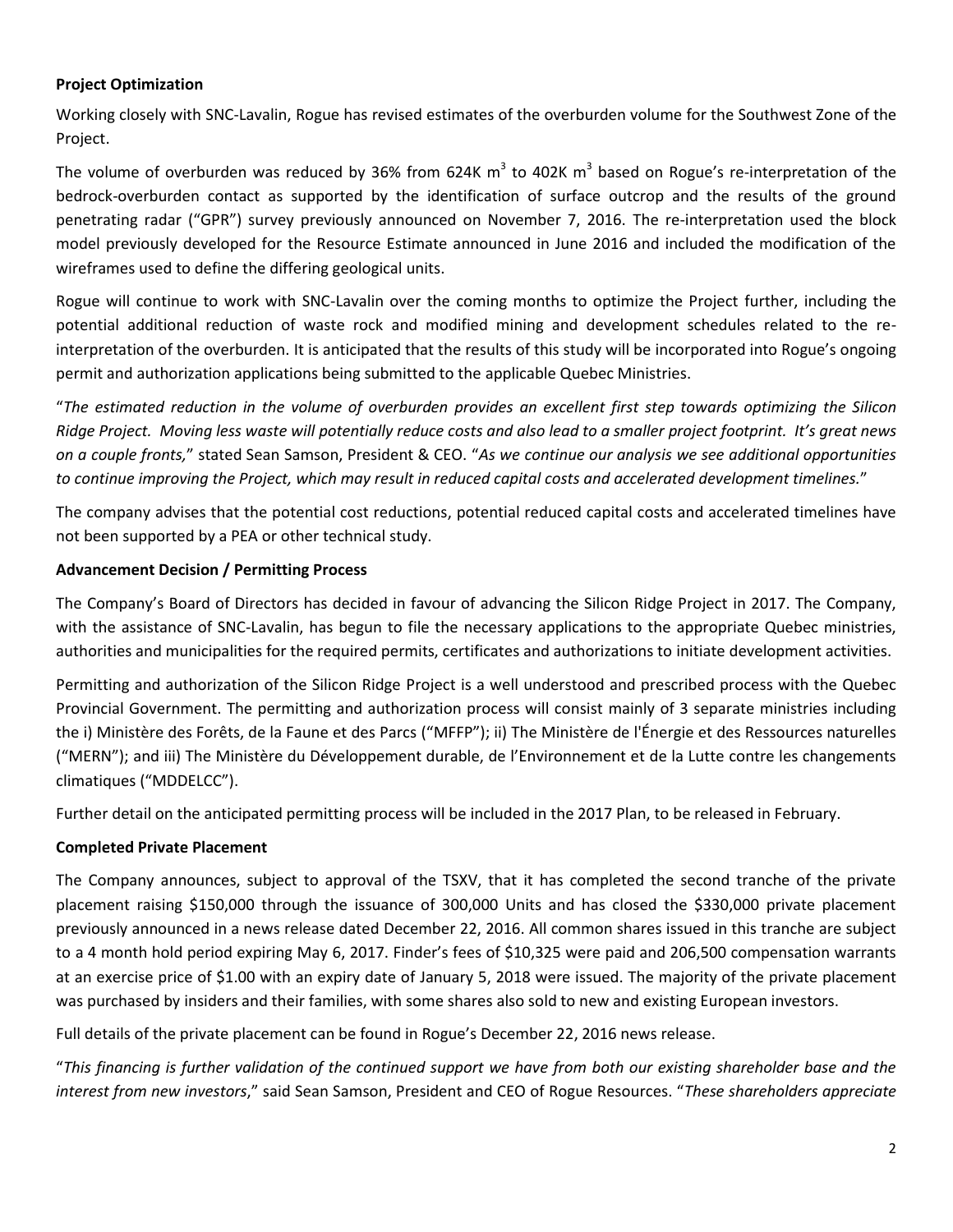*the work that went into completing the 2016 Plan and were attracted to an opportunity to increase their stakes in the Company.*"

## **Corporate Update Conference Call**

Rogue is pleased to announce a conference call with management to discuss completion of the 2016 Plan. Rogue CEO Sean Samson and VP, Technical Paul Davis will give a corporate update followed by a brief question and answer period. Interested investors should forward questions to **questions@rogueresources.ca**. The call is scheduled to take place on Tuesday, January 10th at 12pm Eastern (9am Pacific, 6pm in Western Europe) and dial-in numbers to access the conference call as well as a corporate presentation will be provided on our webpage, www.rogueresources.ca, by 12pm Eastern on Monday, January 9th. A playback of the call will be available online.

## **About Rogue Resources Inc.**

Rogue is a mining company focused on generating positive cash flow. Not tied to any metal, it looks at rock value and good grade deposits that can withstand all stages of the metal price cycle. The current focus is Quebec's Silicon Ridge Project. For more information visit [www.rogueresources.ca.](http://www.rogueresources.ca/)

#### **About SNC-Lavalin**

Founded in 1911, SNC-Lavalin is one of the leading engineering and construction groups in the world and a major player in the ownership of infrastructure. From offices in over 50 countries, SNC-Lavalin's employees are proud to build what matters. Our teams provide engineering, procurement construction, completions and commissioning services together with a range of sustaining capital services to clients in our four industry sectors, oil and gas, mining and metallurgy, infrastructure and power. SNC-Lavalin can also combine these services with its financing and operations and maintenance capabilities to provide complete end-to-end project solutions. For more information visit www.snclavalin.com.

#### **Qualified Person**

The Silicon Ridge Project is under the direct supervision of Paul Davis, P Geo., and Vice-President, Technical of the Company, a Qualified Persons ("QP") as defined by National Instrument 43-101, has approved the scientific and technical content of this release.

## **On Behalf of Rogue Resources Inc.**

Sean Samson **President & CEO, Director**

For additional information regarding this news release please contact**:**

Sean Samson sean@rogueresources.ca +1-647-243-6581

> *Neither the TSX Venture Exchange nor its Regulation Services Provider (as that term is defined in the policies of the TSX Venture Exchange) accepts responsibility for the adequacy or accuracy of this news release.*

#### *Cautionary Statement Regarding Forward-Looking Information*

*This press release contains "forward-looking statements" or "forward-looking information" (collectively referred to herein as "forward-looking statements") within the meaning of applicable securities legislation. Such forward-looking statements include, without limitation, forecasts, estimates, expectations and objectives for future operations that are subject to a number of*